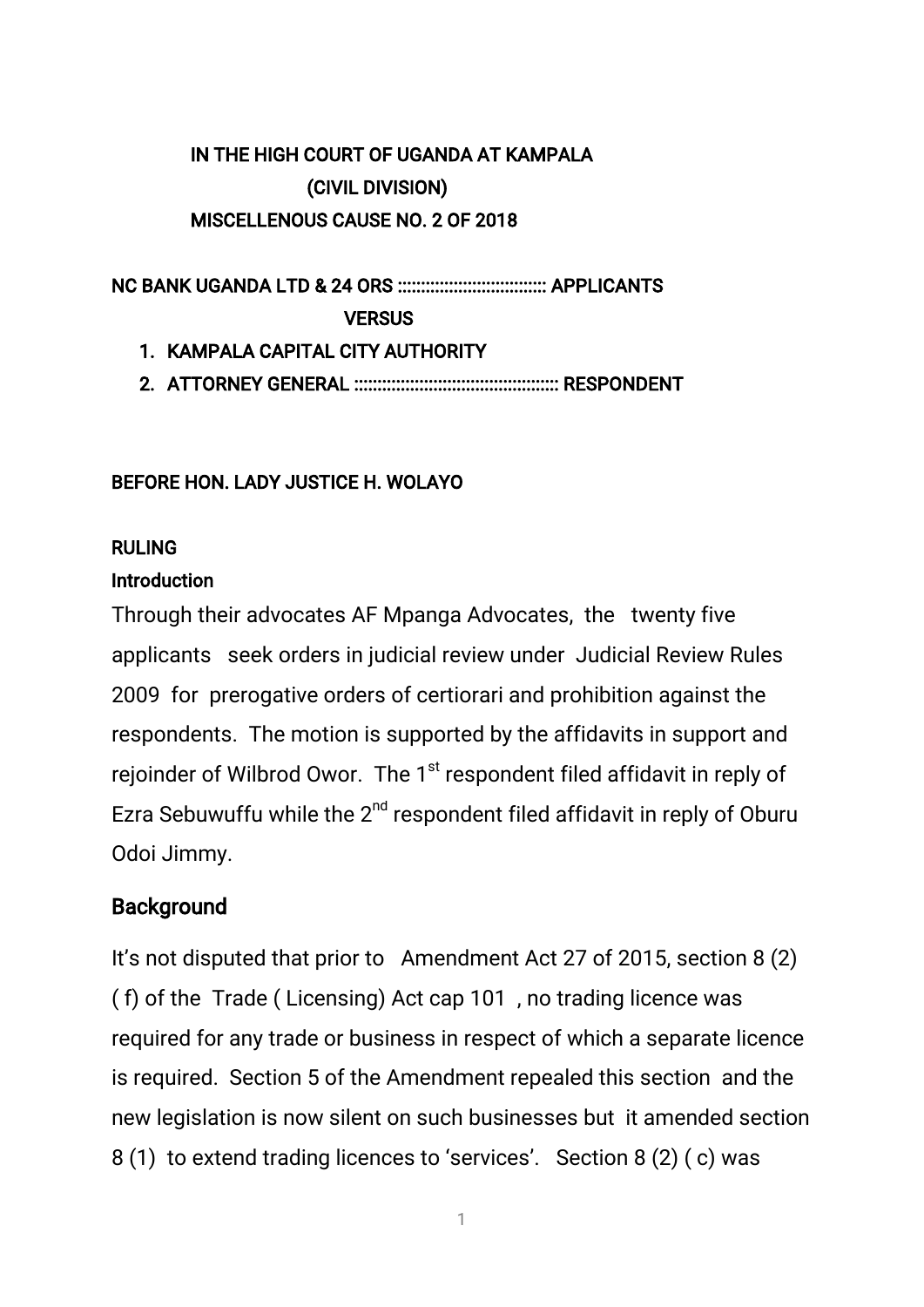amended to remove restrictions to levy trading licences for trade carried out in markets under the Market Act to include 'trade in business' as may be prescribed by the Minister.

The effect of amendment of section 8 of the old law was three fold:

The Act authorized levy of trading licences on 'services';

Trade carried out in markets regulated by the Markets Act continues to be exempt from trading licences except trade in business as may be prescribed by the Minister in consultation with the local authority.

It provided penalties for contravention of section  $8(1)$  of the Amendment Act that prescribes trade licences for any person carrying out trade in goods or services without a trading licence under the Act.

It was against this background that the Minister of Trade, Industry and Cooperatives amended schedules to the Trade (Licensing) Act cap 100 by S.I 2 of 2017 (Trade (licensing) Amendment of Schedule Instrument requiring Banks to pay Trade Licence fees (items 25) and 28) in Part A of the schedule for those located in municipalities or towns and items 20 and 23 in Part C of the Schedule for those located in Kampala city. Both items cover Banks and ATM machines respectively. It is these items that are being challenged by the applicants as having been made ultra vires the powers of the Minister.

All counsel made written submissions and availed authorities that I have carefully examined.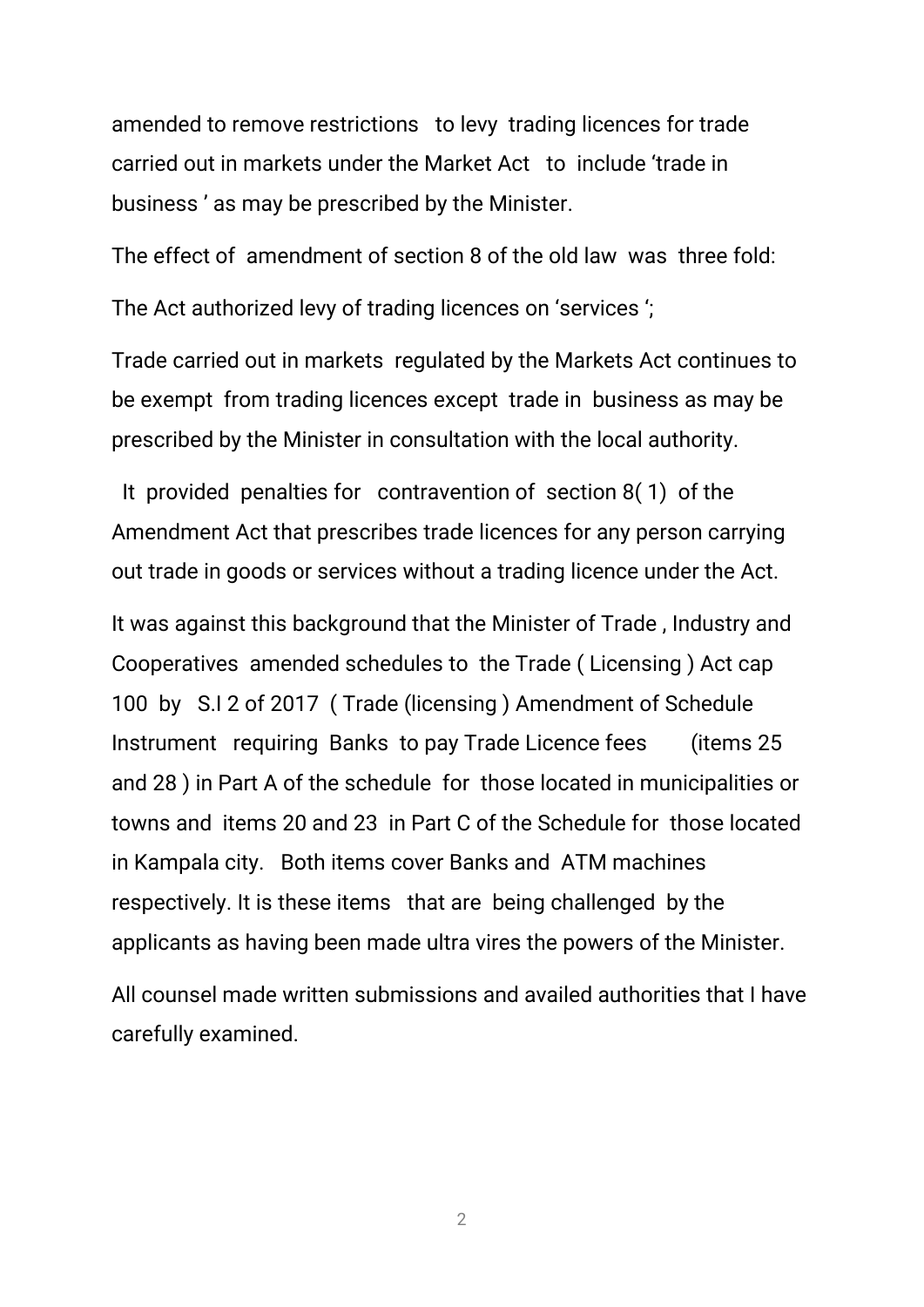### Applicants' case

The applicants contend they are licensed, regulated and supervised by the Central Bank under the Financial Institutions Act 2004 and therefore the requirement under Item 25 of S.I. 2 of 2017 to pay for a trading licence for Banking services is irrational, unfair and amounts to a double collection of revenue. They contend the requirement under Items 28 and 23 to pay separate trade licensing fees for ATM is unfair, irrational and amounts to double charging since ATMs are part of the banking business. They also contend the Minister acted ultra vires her powers when she made S.I. 2 of 2017.

### The respondents' case

The  $1^{st}$  respondent (KCCA) contends that the application is misconceived because it's role is limited to levy licensing fees that were determined by the Minister under S.I 2 of 2017 and in accordance with section 8 of the Trade Licensing Amendment Act 2015 that repealed clause 2(f) of the old law that exempted the levy of licensing fees on any business for which a separate license was required. For the  $2^{nd}$ respondent, it was contended that the levy of trade licence fees under the Trade Licensing Amendment Act is lawful, moreover the Financial Institutions Act (FI Act) does not preclude the levy of trade licence fees on the applicants.

By a joint scheduling memorandum, Counsel identified four issues for determination.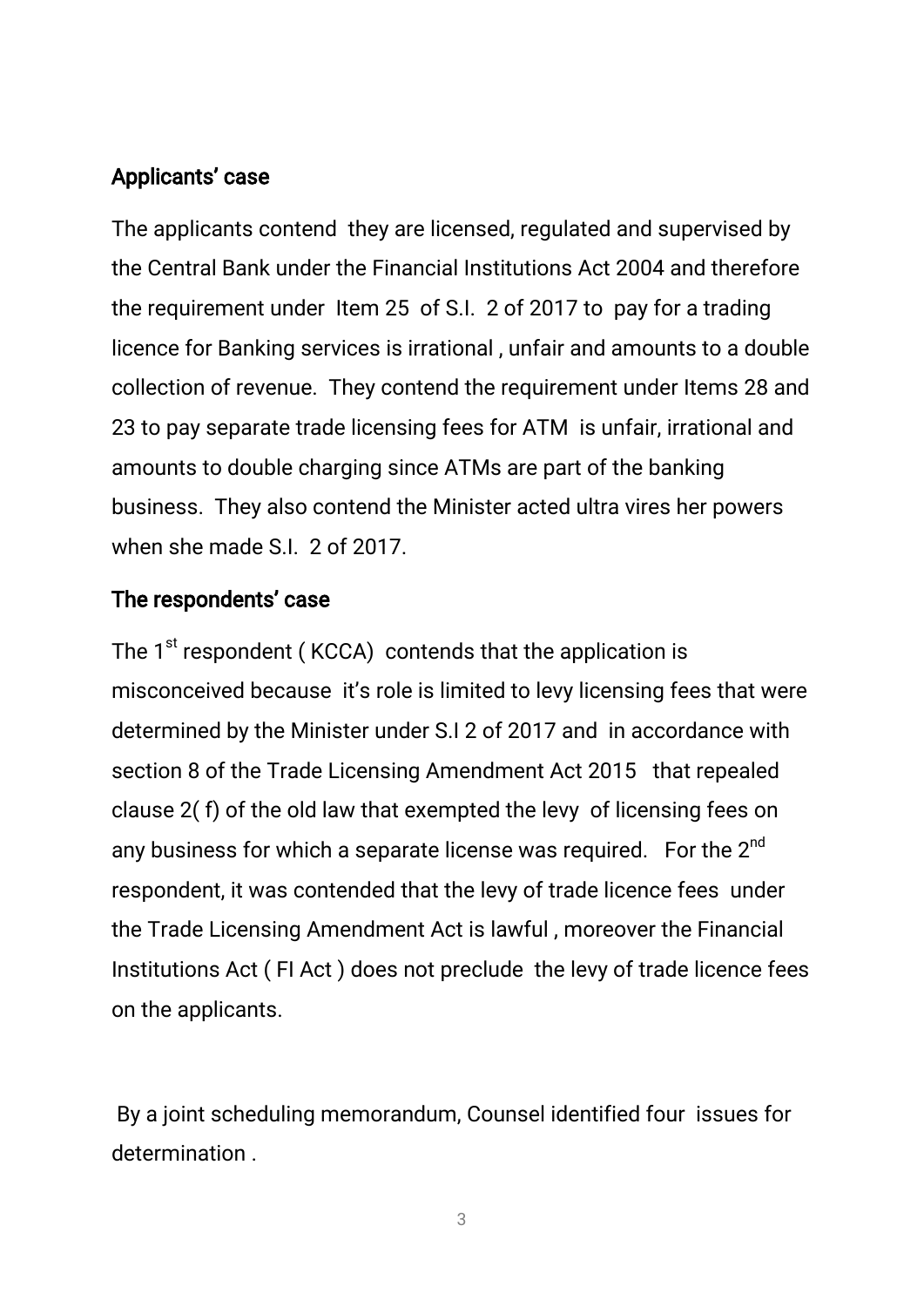- 1. Whether the application raises issues for judicial review.
- 2. Whether items 25 and 28 and items 20 and 23 of S.I 2 of 2017 are irrational and unfair.
- 3.Whetheritems25and28anditems20and23ofS.I2of2017are unlawful for being ultra vires the trade Licensing Act Cap 101 as amended by Act 28 of 2015.
- 4.Remedies

### Issue No. 1: Whether the application raises issues for judicial review

Counsel for the respondent submitted that the applicant seeks to challenge the Trade Licensing Act itself which this court has no jurisdiction to entertain and that moreover, judicial review is about the decision making process and not the decision itself. Counsel also referred me to Amal v Equal Opportunities Commission HCMC No. 233 of 2016 where I held that the applicant had not exhausted remedies under the Employment Act. This case is of no relevance to the present application at all. This case was concerned with an employment dispute whose dispute resolution mechanism is the Employment Act and therefore the applicant had a duty to approach those mechanisms and not seek judicial review.

As submitted by counsel for the applicants, judicial review is concerned with decisions of administrative bodies and the statutory instrument is delegated legislation which is made by the Minister, a public official. In Bank Mellat v Her Majesty's Treasury No. 2 [2014]A.C 700, the Court of Appeal of England held that delegated legislation does not have the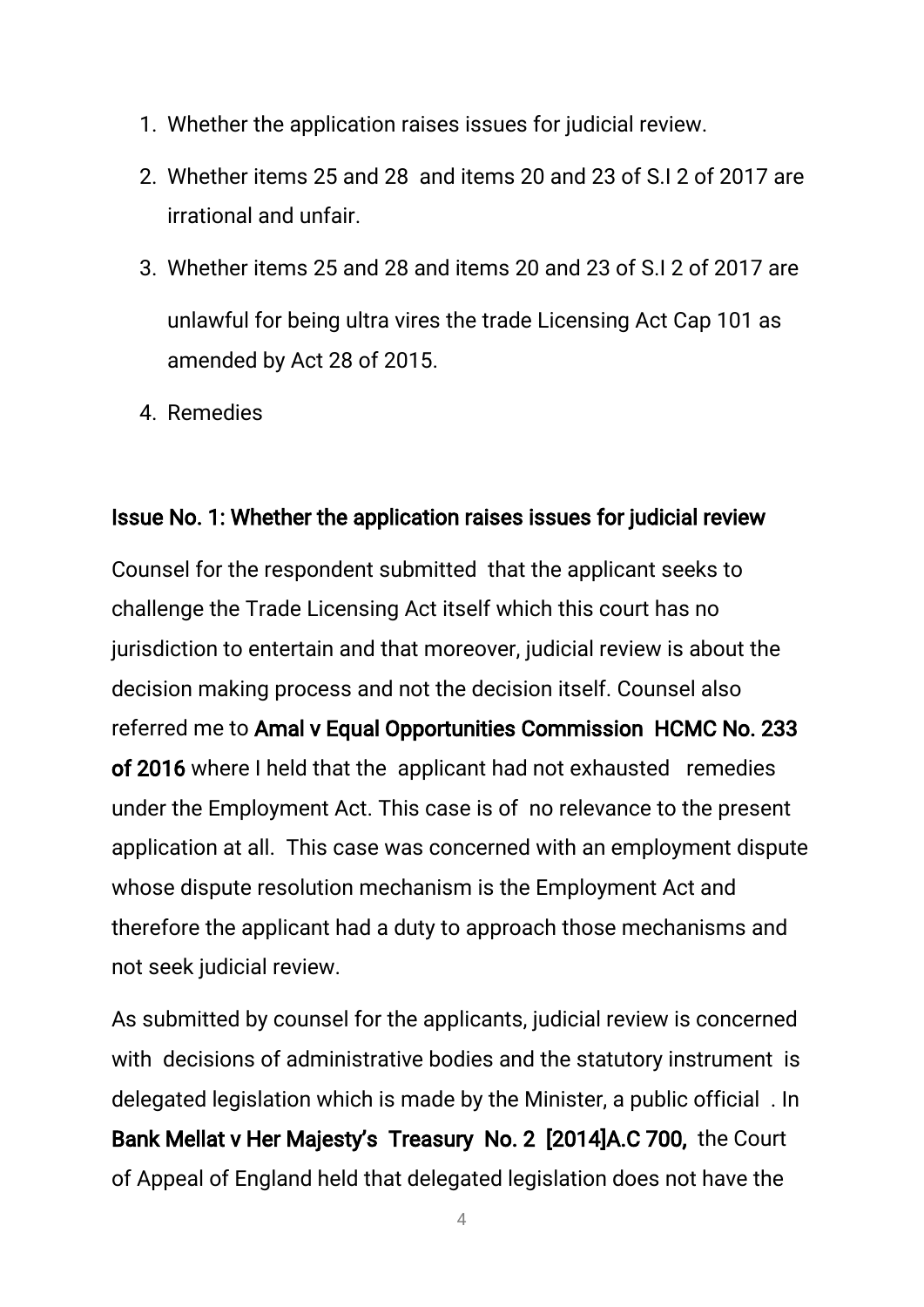status of primary legislation and the statutory instrument is the instrument of the Minister who is empowered by the enabling Act. The court further held, the focus of the court is on the instrument and not the Act. Although this case is not of binding authority it articulates a good principle that is relevant to the facts in issue.

Counsel for the respondents argues that the applicants ought to have challenged the Act itself that enabled the Instrument but this argument is without merit. While I agree the applicant cannot challenge the legality of an Act as held in Kampala Private Medical Professionals v AG HCMA 552 of 2017, cited by counsel for the respondent, the current challenge goes to the legality of including Banks and ATM machines under S.I 2 of 2017 which the court must satisfy itself is consistent with the spirit of the Act. As the challenge is to the legality of SI 2of 2017 which is made by a Minister and therefore a public official, this application for judicial review is properly before me.

Issue No. 1 is answered in favour of the applicants.

## IssueNo.2:Whetheritems25and28anditems20and23ofS.I2of 2017are

# unlawful for being ultra vires the Trade Licensing Act Cap 101 as amended by Act 28 of 2015.

Counsel for the applicant submitted the schedule is illegal and ultra vires the Principal Act to the extent it provides for 'Banks' as a trade licensing item for which the local governments are not licensing authority. Counsel cited article 192 (2) of the Constitution which commands that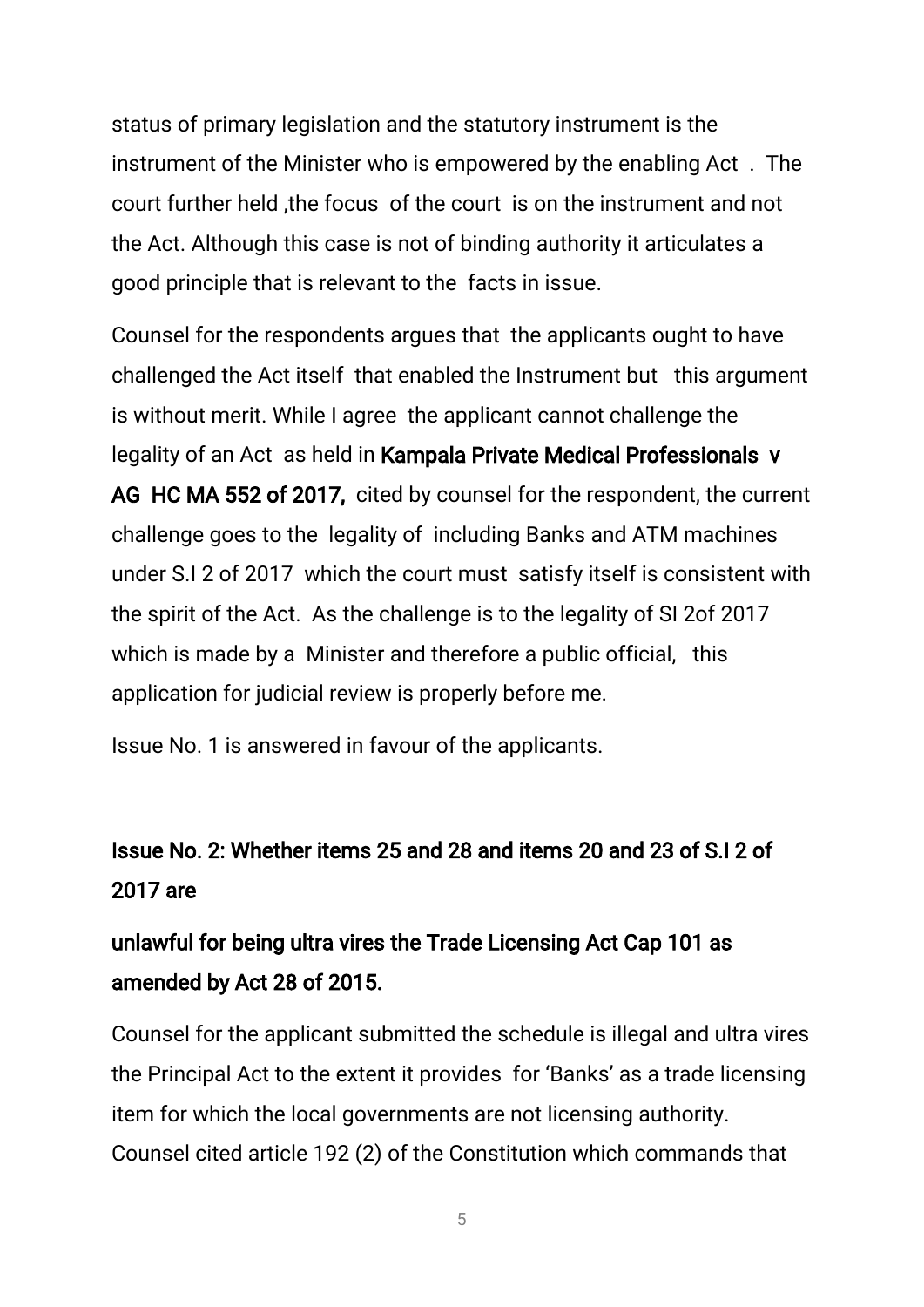fees and taxes to be levied, charged, collected and appropriated shall consist of rents, rates, royalties, stamp duties, cess, fees on registration and licensing'.

Counsel further cited Stanbic Bank ltd and others v Attorney General HCMA No. 645 of 2011 where the court found that regulations under the Local Government Act permitted local governments to levy of licences on businesses under their regulation, however, I find this precedent is not helpful because the said Regulations are at par with S.I 2of2017.

In response, counsel for the 1<sup>st</sup> respondent submitted that the Trade (Licensing) Amendment Act 28 of 2015, repealed section 8  $(2)$  (f) of Cap 101 with the result that 'services' were brought under the operation of the Act. It was counsel for the 1<sup>st</sup> respondent's submission that Act 28 Of 2015 now authorized the Minister to bring banking services under the operation of the Act and the Minister lawfully made provision for licence fees payable by banking institutions under the Act. Counsel further submitted that this is a matter for constitutional interpretation under section 137 which is the preserve of the Constitutional court.

Counsel for the respondents submitted that section  $8(2)$  (f) was repealed and therefore businesses with licences under separate laws now had to pay for trading licences.

A first reading of Act 28 of 2015 would seem to support counsel for the  $1<sup>st</sup>$  respondent's submission that the amendment of section 8 (1) to include services brings Banks under the regulation of the Trade Licensing Act but to agree with counsel for the respondents would be to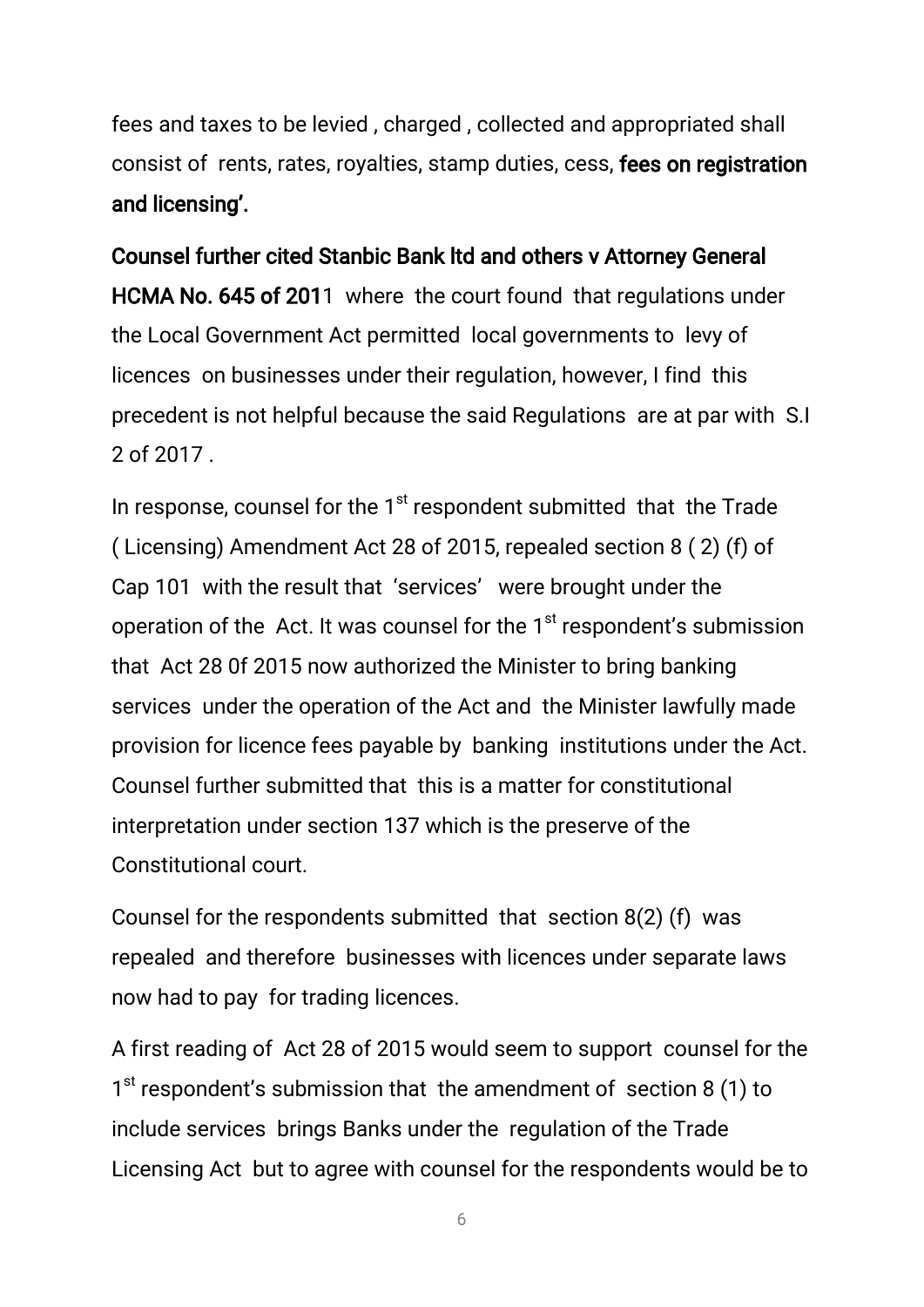attempt to stretch the meaning of 'services' which incidentally, is not defined in the parent Act.

The effect of the amendment is as follows:

Subject to sub-section 2, no person shall trade in any goods or' services' or carry on any business specified in the schedule to this Act unless he or she is in possession of a trading licence granted to him or her for that purpose under the Act.

A reading of section  $1$  (g to i) reveals the purpose of the Trade Licensing Act as amended.

'Sell' is defined to include offer for sale, and to expose for sale,

Sell goods wholesale means to sell goods to a person or the servant of a person who is reasonably believed by the seller to intend to resell the goods by retail.

Trade or trading means the selling of goods for which a licence under the Act is required in any trading premises, whether by retail or wholesale;

Trading premises includes any structure attached to the land whether permanent or temporary, except a market under the Markets Act in which trade is carried on

While a range of services specified under the Amendment schedule can fit in the above definitions without necessarily defining services under the Act, the banking business does not.

An examination of the definition of bank and banking business in the Financial Institutions Act cap 54 is instructive. Bank means any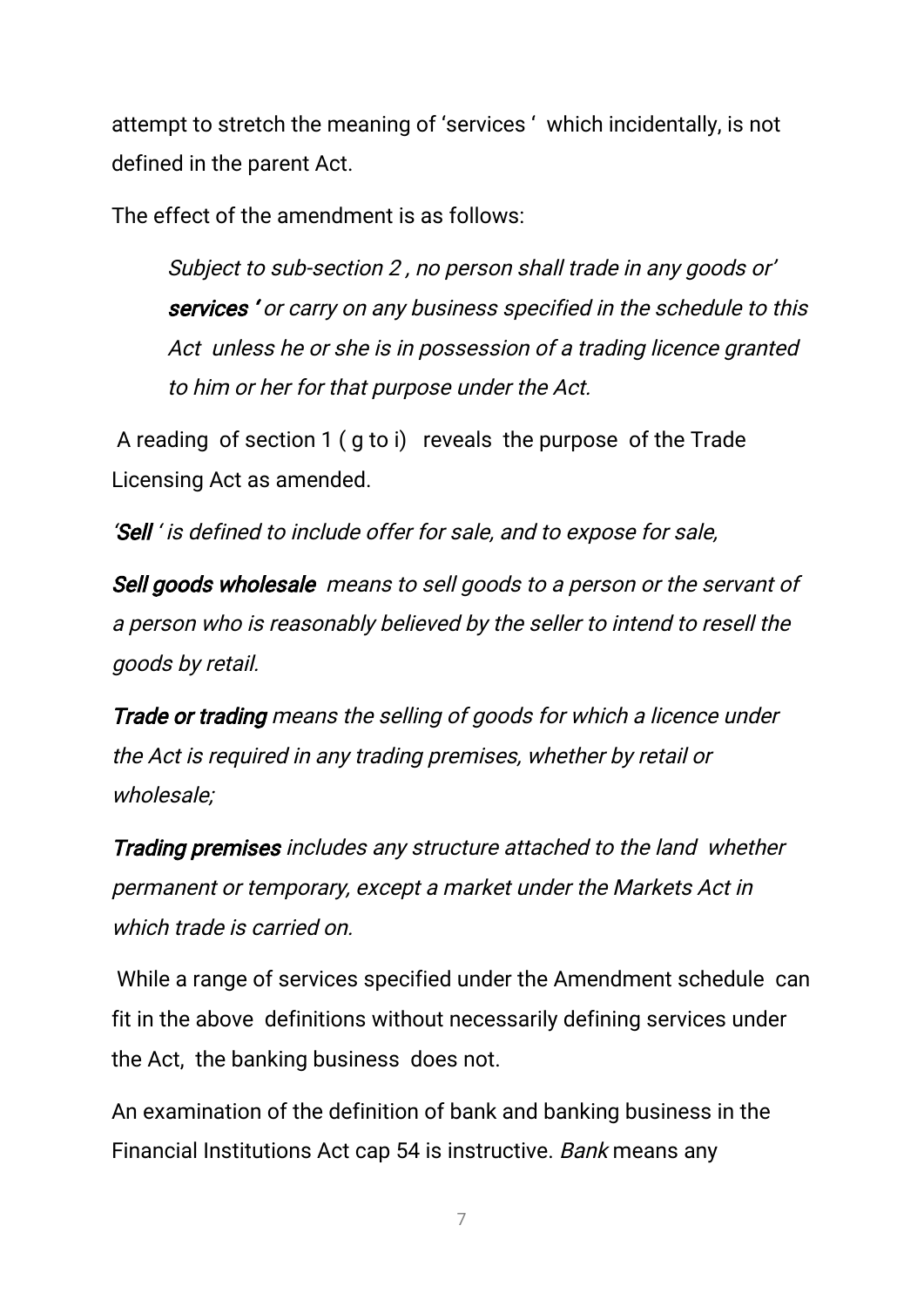company licensed to carry on banking as its principal business and includes all branches and offices of that company in Uganda.

Banking business means a principal business of

- *i.* Accepting deposits of money from the public repayable on demand or at the expiry of a fixed period or after notice;
- ii. Employing such deposits wholly or partly by lending or any other means for the account and at the risk of the person accepting such deposits;
- iii. Presenting to another bank, for payment, cheques, drafts, or orders received from customers in the capacity of a banker.

A reading of the definition of banking in the FI Act does not bring it within the meaning 'trade', or 'sell' under the Trade Licensing Act. Had Parliament intended that Banks would pay trade licensing fees, it would have said so expressly given the wide gap between trading business and banking business and given the very specific regulatory law, the Financial Institutions Act.

In Amrit Goyal v Hari Chand Goyal Commericla Court Civil Suit No. 432 of 2001(ulii), the High Court presided over by Ogola J as he then was found the Exchange Control Act that prohibited companies from dealing in securities without Ministerial permission was in conflict with the Companies Act that had no restrictions and in this regard, by the rule of statutory interpretation that a specific legislation over a specific subject takes precedence over general legislation, the Companies Act prevailed. (*generalia specialibus* rule).

Similarly, the Trade licensing Act as amended that makes no mention of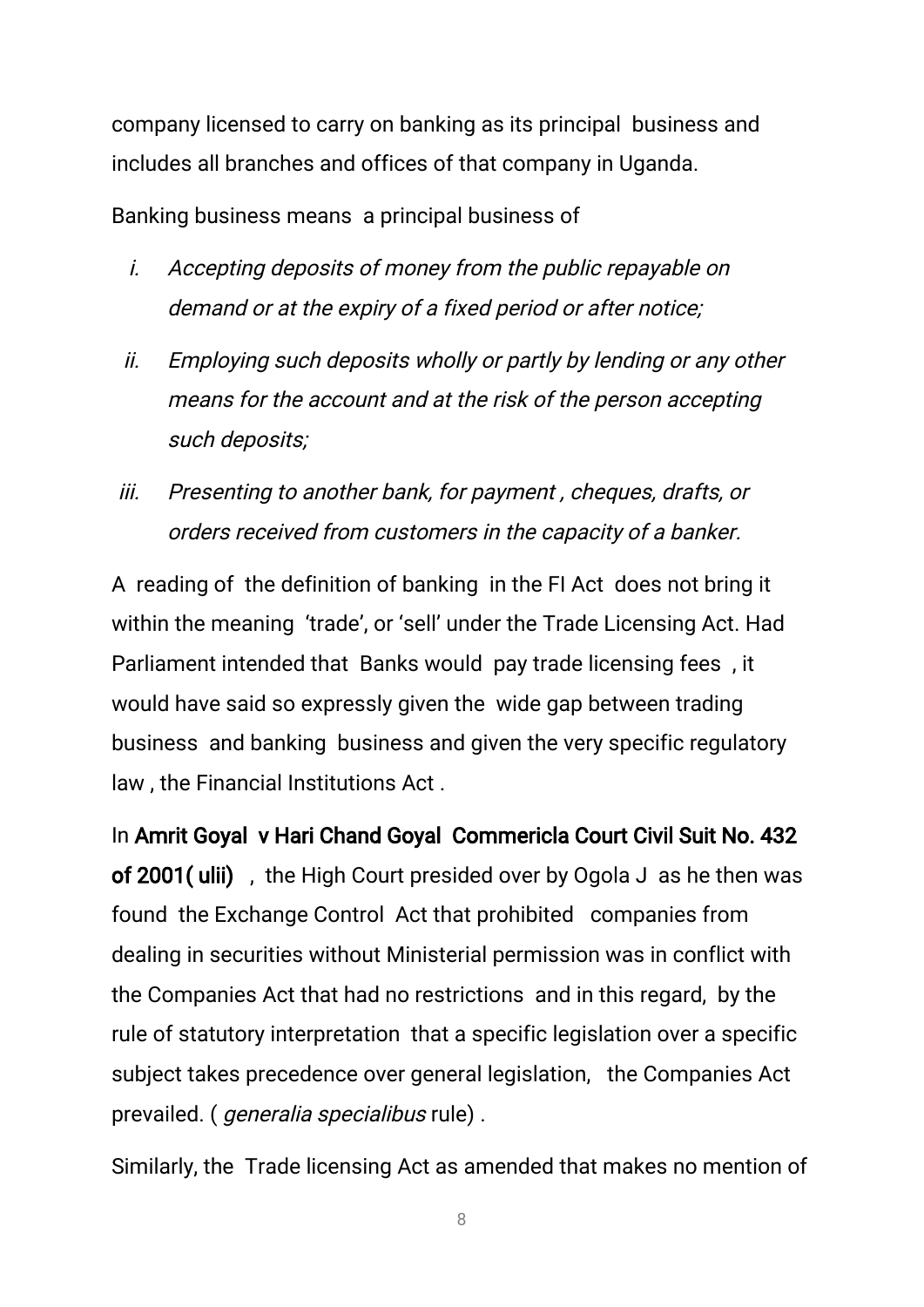Banks is a general legislation that must give way to the FI Act that is specific to Banks and provides for their licensing.

Counsel for the respondents submitted this court does not have jurisdiction to entertain this challenge to S.I 2 of 2017 because it is grounded in Trade Amendment Act 28 of 2015 that gives authority to the Minister to levy licenses on services. In Woolwich Building Society v Inland Revenue Commissioner No.2 [1991] ALL.E.R 577, the Court of Appeal in England confirmed a decision by the High Court that had found Income Tax regulations were ultra vires and made without Parliamentary authority for imposing tax on dividends paid out by the respondent.

In a similar way, I find that while the Act gives authority to the Minister to amend the schedule to expand or remove businesses that require licence fees for services or goods, Banking business is not a service that involves selling and trading in order for it to be brought under the Trade Licensing Act.

In conclusion, I find that the Minister acted ultra vires the Trade Licensing Act as amended which does not expressly name Banks or define them as a service when she included them in the Amendment Schedule 2 of 2017.

Issue No.2 is answered in favour of the applicants.

## Issue No. 3: whether items 25 and 28 (Part A) and 20 and 23 Part C are irrational and unfair.

Under this issue counsel for the applicant focused on the existence of a separate licensing regime for Banks. I have addressed this issue under issue No. 2 and I find it unnecessary to address it under a separate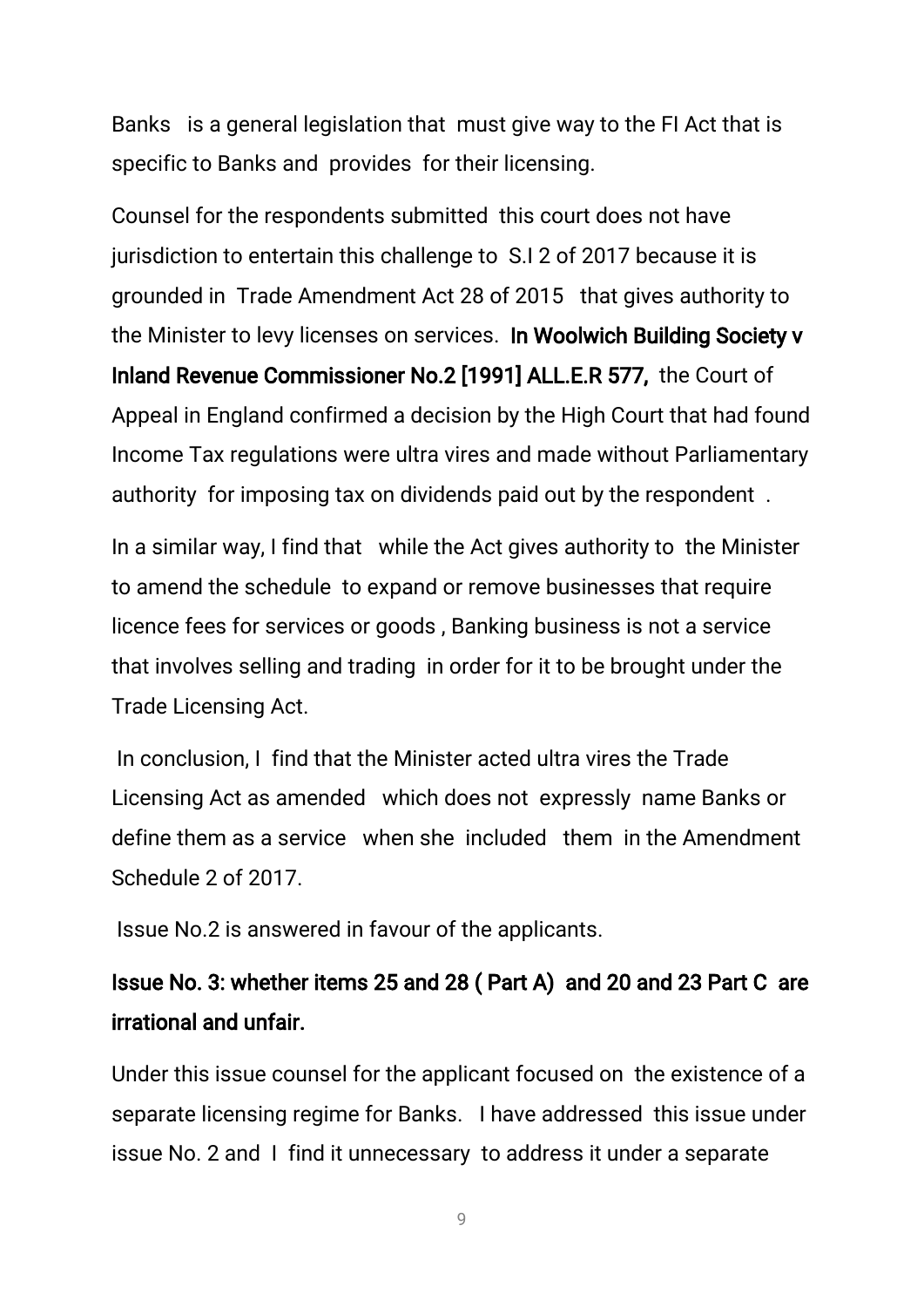heading.

Suffice it to say I have found that Banking business does not fall under the definition of trading and selling or a service envisaged by the Trade Licensing Act as amended. With respect to ATMs these are dealt with in the next issue.

## IssueNo.4:Whetheritem28PartAand23PartCoftheTrade Licensing Amendment Schedule are irrational and unfair

Counsel for the applicant addressed me on the principles courts invoke when determining whether a decision was irrational but I would rather approach this issue form the perspective of whether the inclusion of ATM machines in the schedule was intra vires the law.

Counsel for the applicants submitted that these are part of banking businesses and covered by the licence issued under section 3 of the FI Act which licence extends to all branches

Counsel for the 1<sup>st</sup> respondent submitted that many Banks operate separate and standalone ATMs away from the bank premises. Section 8 (8) of the FI Act specifies that a licence granted under the Act shall be displayed in a conspicuous place in the premises in which the financial institution carries on its lawful business and copies shall be displayed in each of its branch offices. An ATM in a separate location is not a branch office and therefore cannot be said to be covered by the licence.

An examination of the Act shows that the service rendered by ATMS does not fall under the definition of bank or banking business in its entirety. In fact ATMS are not regulated under the FI Act. ATMs do not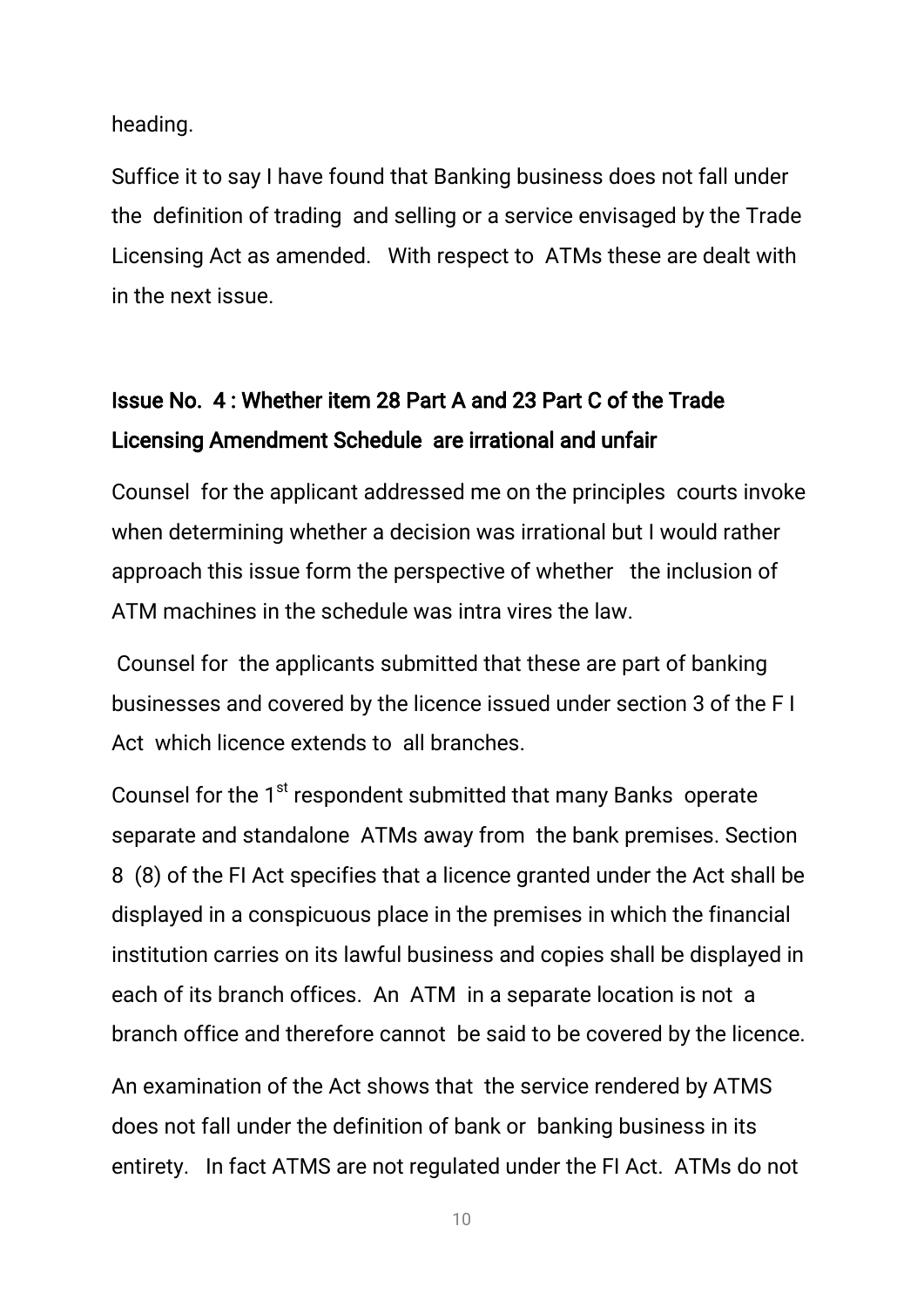deploy deposits by lending and they do not present to another bank cheques, drafts etc. The machines do not carry out business but simply render a service which brings them under section  $8(1)$  as amended.

The rider to this finding is that ATMS located within bank premises are obviously covered by the licence under sections 3 and 4 of the FI Act but those located away from the bank premises are just rendering service of dispensing money and nothing more so they are lawfully included in the amendment schedule.

In conclusion, I find that an ATM machine located away from bank premises is not a branch office nor is it regulated or defined by the FI Act and therefore it was lawfully listed as a service for which a trading licence is levied under the Trade Licensing Act. Issue No. 4 is answered partially in favour of the applicants and partially in favour of the respondents.

### Costs

As the applicants have succeeded on the substantive issues 1 and 2, I award them 70% of the costs of the application to be paid by both respondents severally and jointly.

### **Summary of findings**

I found mostly for the applicants and partially for the respondents as follows:

- 1. As the challenge is to the legality SI 2 of 2017 which is made by the Minister and therefore a public official, the application for judicial review was properly before me.
- 2. The Minister acted ultra vires the Trade Licensing Act as amended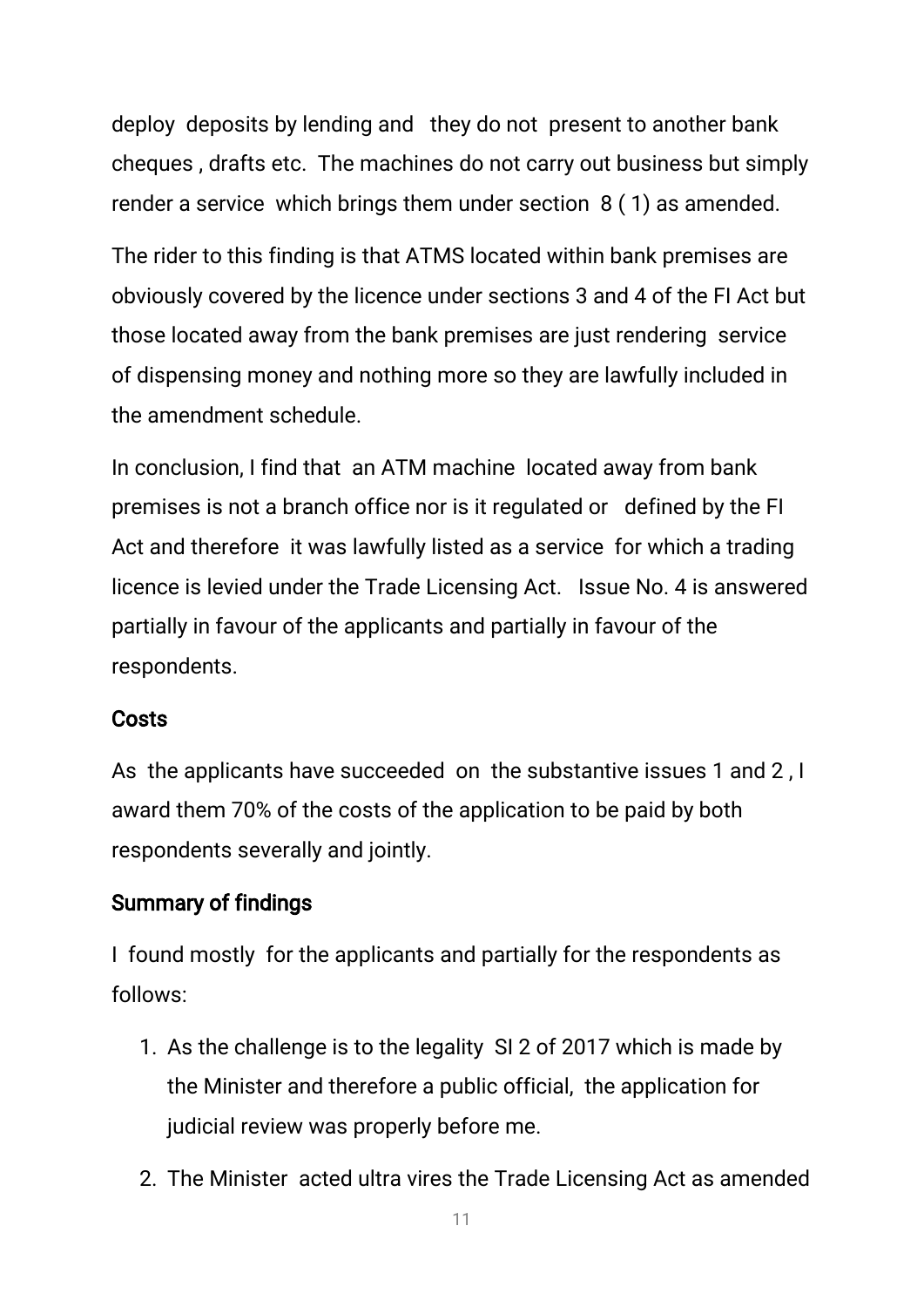which does not name Banks or define them as carrying out business for services, when she included them in the Amendment Schedule 2 of 2017.

3. the ATM machine located away from bank premises is not a branch office nor is it regulated or defines by the FI Act and therefore was lawfully listed as a service for which a trading licence is levied under the Trade Licensing Act.

### **Orders**

I make the following orders:

- 1. The writ of certiorari will issue quashing Item 25 of Part A and Item 20 Part C of the Amendment schedule that authorizes levy of Trade license fees for being ultra vires the Trade Licensing Act as amended.
- 2. Item 28 of Part A and 23 of Part C that authorizes levy of licence fees on ATMs is intra vires the Trade Licensing Act to the extent that trading licences will be levied only on those ATMS located away from bank premises.
- 3. The licence fees on ATMS identified under order (2) above shall become payable from the date of demand by the Local Authority or KCCA.
- 4. The respondents are prohibited from levying licence fees on Banks under the Amendment Schedule 2 of 2017.
- 5. The temporary injunction issued on 30<sup>th</sup> April 2018 is hereby vacated.